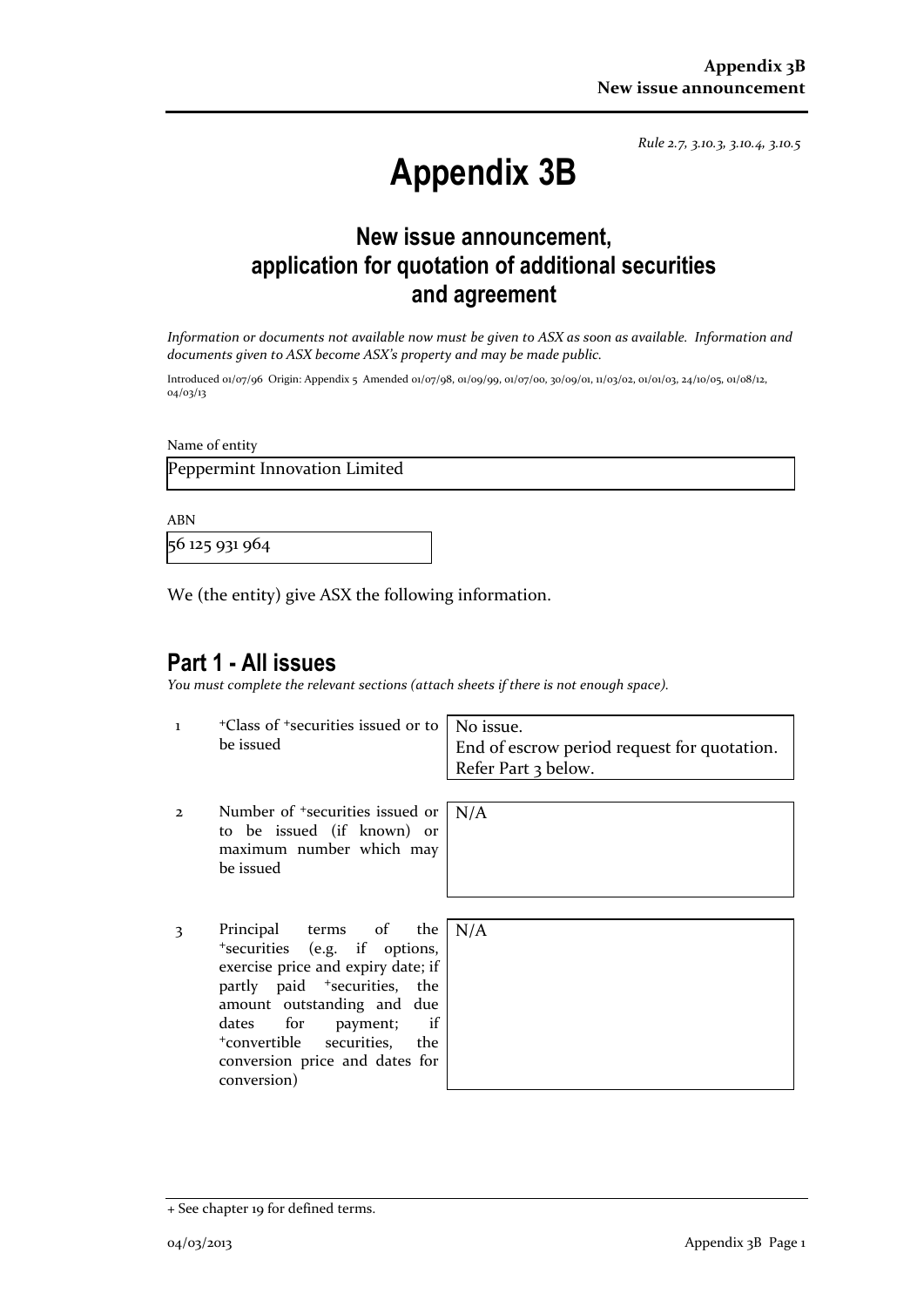| 4  | Do the <sup>+</sup> securities rank equally<br>in all respects from the <sup>+</sup> issue<br>date with an existing <sup>+</sup> class of<br>quoted +securities?                                                                                                                                                                                                                                                                | N/A              |
|----|---------------------------------------------------------------------------------------------------------------------------------------------------------------------------------------------------------------------------------------------------------------------------------------------------------------------------------------------------------------------------------------------------------------------------------|------------------|
|    | If the additional <sup>+</sup> securities do<br>not rank equally, please state:<br>the date from which they do<br>٠<br>the extent to which they<br>for the<br>participate<br>next<br>dividend, (in the case of a<br>distribution)<br>trust,<br>or<br>interest payment<br>the extent to which they do<br>not rank equally, other than<br>the<br>relation to<br>in<br>next<br>dividend,<br>distribution<br>or<br>interest payment |                  |
| 5  | Issue price or consideration                                                                                                                                                                                                                                                                                                                                                                                                    | N/A              |
| 6  | Purpose of the issue<br>(If issued as consideration for<br>the acquisition of assets, clearly<br>identify those assets)                                                                                                                                                                                                                                                                                                         | N/A              |
| 6a | Is the entity an <sup>+</sup> eligible entity<br>that<br>has<br>obtained<br>security<br>holder approval under rule 7.1A?<br>If Yes, complete sections 6b - 6h<br>in relation to the <sup>+</sup> securities the<br>subject of this Appendix 3B, and<br>comply with section 6i                                                                                                                                                   | Yes              |
| 6b | The date the security holder<br>resolution under rule 7.1A was<br>passed                                                                                                                                                                                                                                                                                                                                                        | 28 November 2017 |
| 6с | Number of <sup>+</sup> securities issued<br>without security holder approval<br>under rule 7.1                                                                                                                                                                                                                                                                                                                                  | N/A              |
| 6d | Number of <sup>+</sup> securities issued<br>with security holder approval<br>under rule 7.1A                                                                                                                                                                                                                                                                                                                                    | N/A              |

<sup>+</sup> See chapter 19 for defined terms.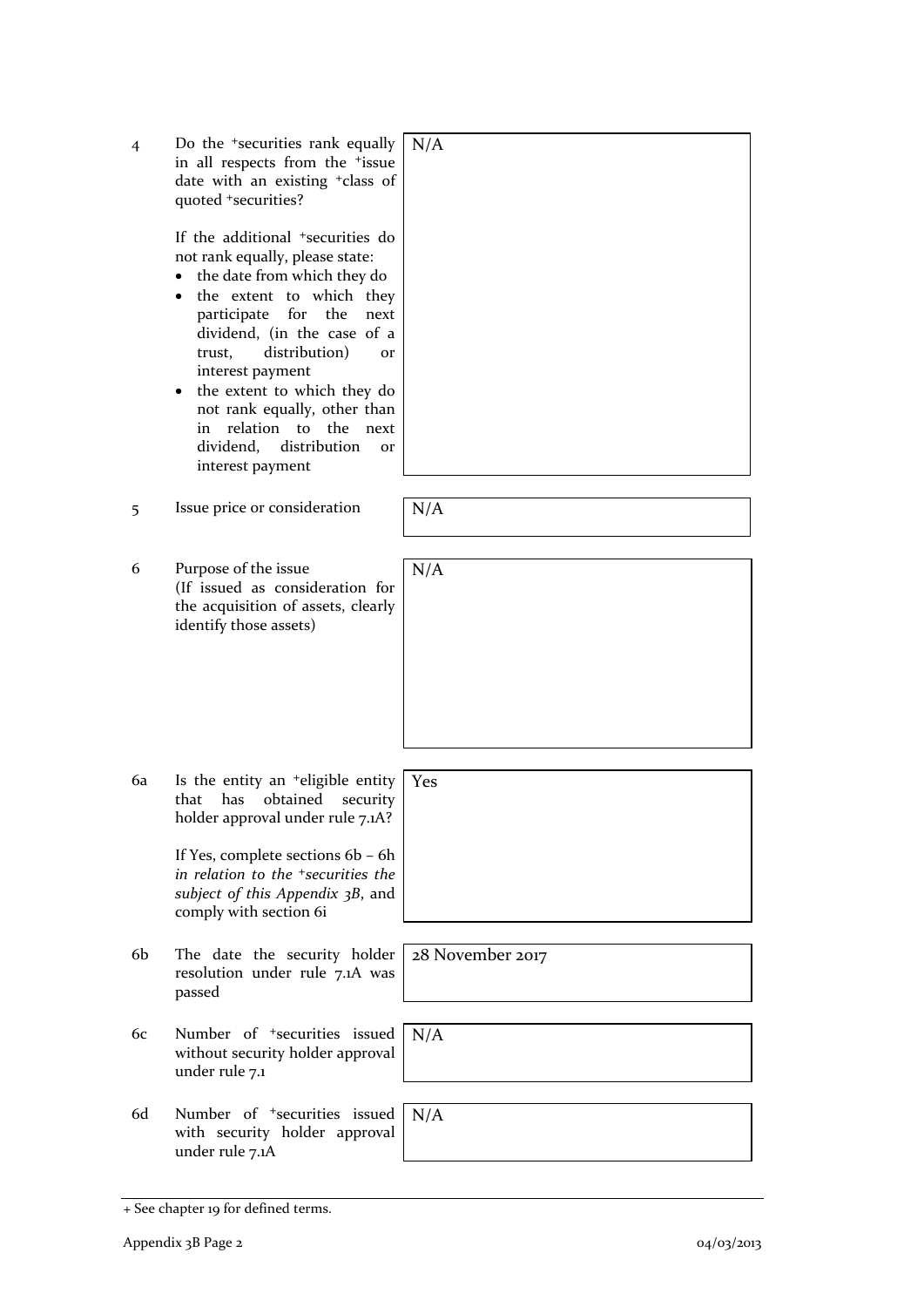- 6e Number of +securities issued with security holder approval under rule 7.3, or another specific security holder approval (specify date of meeting)
- 6f Number of +securities issued under an exception in rule 7.2
- 6g If +securities issued under rule 7.1A, was issue price at least 75% of 15 day VWAP as calculated under rule 7.1A.3? Include the <sup>+</sup>issue date and both values. Include the source of the VWAP calculation.
- 6h If +securities were issued under rule 7.1A for non-cash consideration, state date on which valuation of consideration was released to ASX Market Announcements
- 6i Calculate the entity's remaining issue capacity under rule 7.1 and rule 7.1A – complete Annexure 1 and release to ASX Market Announcements
- 7 <sup>+</sup>Issue dates

Note: The issue date may be prescribed by ASX (refer to the definition of issue date in rule 19.12). For example, the issue date for a pro rata entitlement issue must comply with the applicable timetable in Appendix 7A.

Cross reference: item 33 of Appendix 3B.

8 Number and <sup>+</sup>class of all <sup>+</sup>securities quoted on ASX (*including* the <sup>+</sup>securities in section 2 if applicable)

| Number      | <sup>+</sup> Class            |
|-------------|-------------------------------|
| 908,449,128 | Fully paid ordinary<br>shares |

N/A

N/A

7.1 – 117,867,369

7.1A – 89,244,912

N/A

N/A

N/A

04/03/2013 Appendix 3B Page 3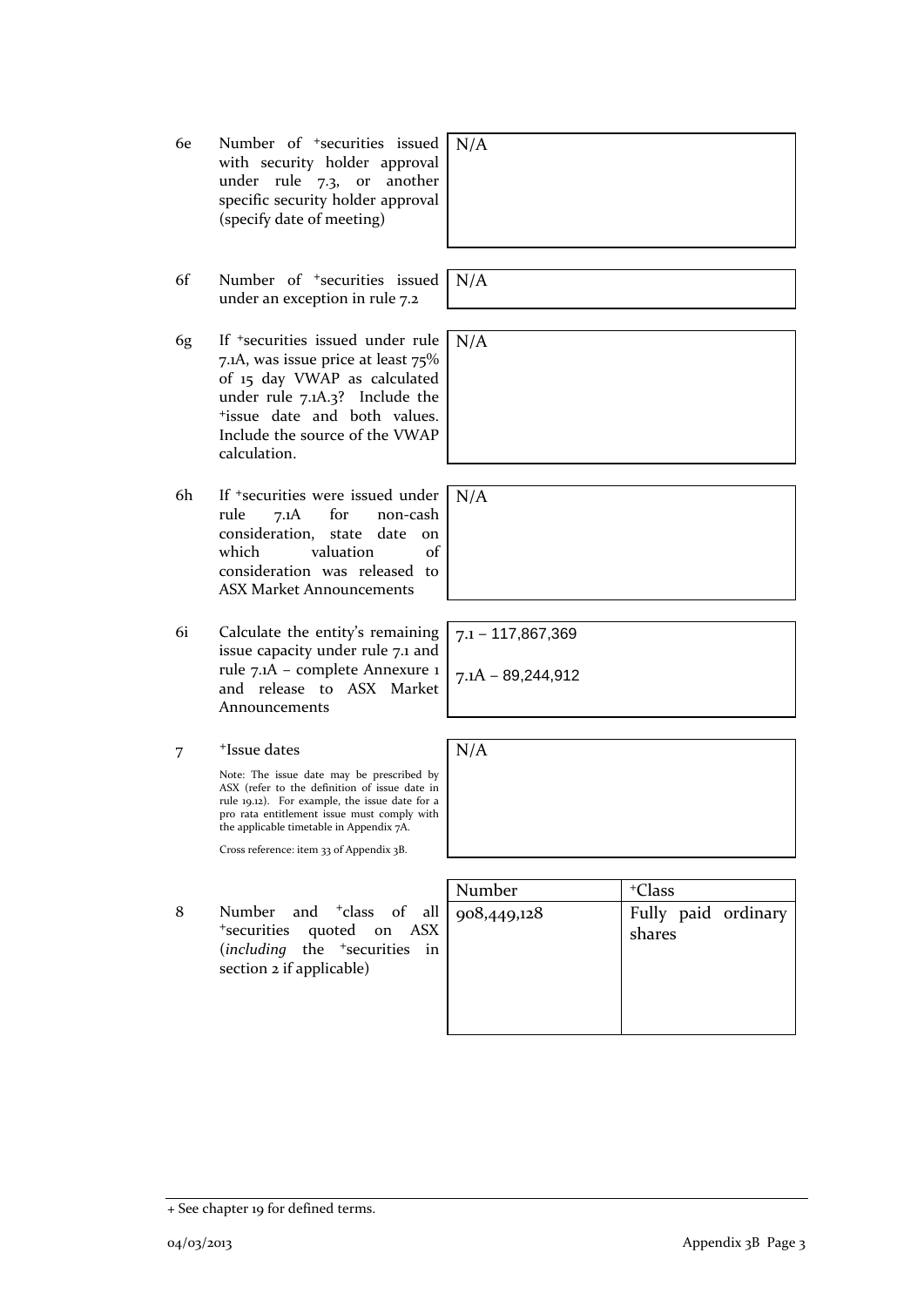|   |                                                                                                                                                            | Number      | <sup>+</sup> Class                                                                                                                           |
|---|------------------------------------------------------------------------------------------------------------------------------------------------------------|-------------|----------------------------------------------------------------------------------------------------------------------------------------------|
| Q | Number and <sup>+</sup> class of all<br><sup>+</sup> securities not quoted on ASX<br>(including the <sup>+</sup> securities in<br>section 2 if applicable) | 100,000,000 | Performance shares<br>subject to the terms<br>and conditions as set<br>out in the Notice of<br>General Meeting<br>held on 2 October<br>2015. |

10 Dividend policy (in the case of a trust, distribution policy) on the increased capital (interests)

# N/A

# **Part 2 - Pro rata issue**

| 11 | holder<br>approval<br>security<br>Is<br>required?                                                                                                                                                                                  |
|----|------------------------------------------------------------------------------------------------------------------------------------------------------------------------------------------------------------------------------------|
| 12 | Is the issue renounceable or non-<br>renounceable?                                                                                                                                                                                 |
| 13 | Ratio in which the <sup>+</sup> securities<br>will be offered                                                                                                                                                                      |
| 14 | <sup>+</sup> Class of <sup>+</sup> securities to which the<br>offer relates                                                                                                                                                        |
| 15 | determine<br>+Record date<br>to<br>entitlements                                                                                                                                                                                    |
| 16 | different<br>holdings<br>Will<br>on<br>registers (or subregisters) be<br>aggregated<br>for<br>calculating<br>entitlements?                                                                                                         |
| 17 | Policy for deciding entitlements<br>in relation to fractions                                                                                                                                                                       |
| 18 | Names of countries in which the<br>entity has security holders who<br>will not be sent new offer<br>documents<br>Note: Security holders must be told how their<br>entitlements are to be dealt with.<br>Cross reference: rule 7.7. |

<sup>+</sup> See chapter 19 for defined terms.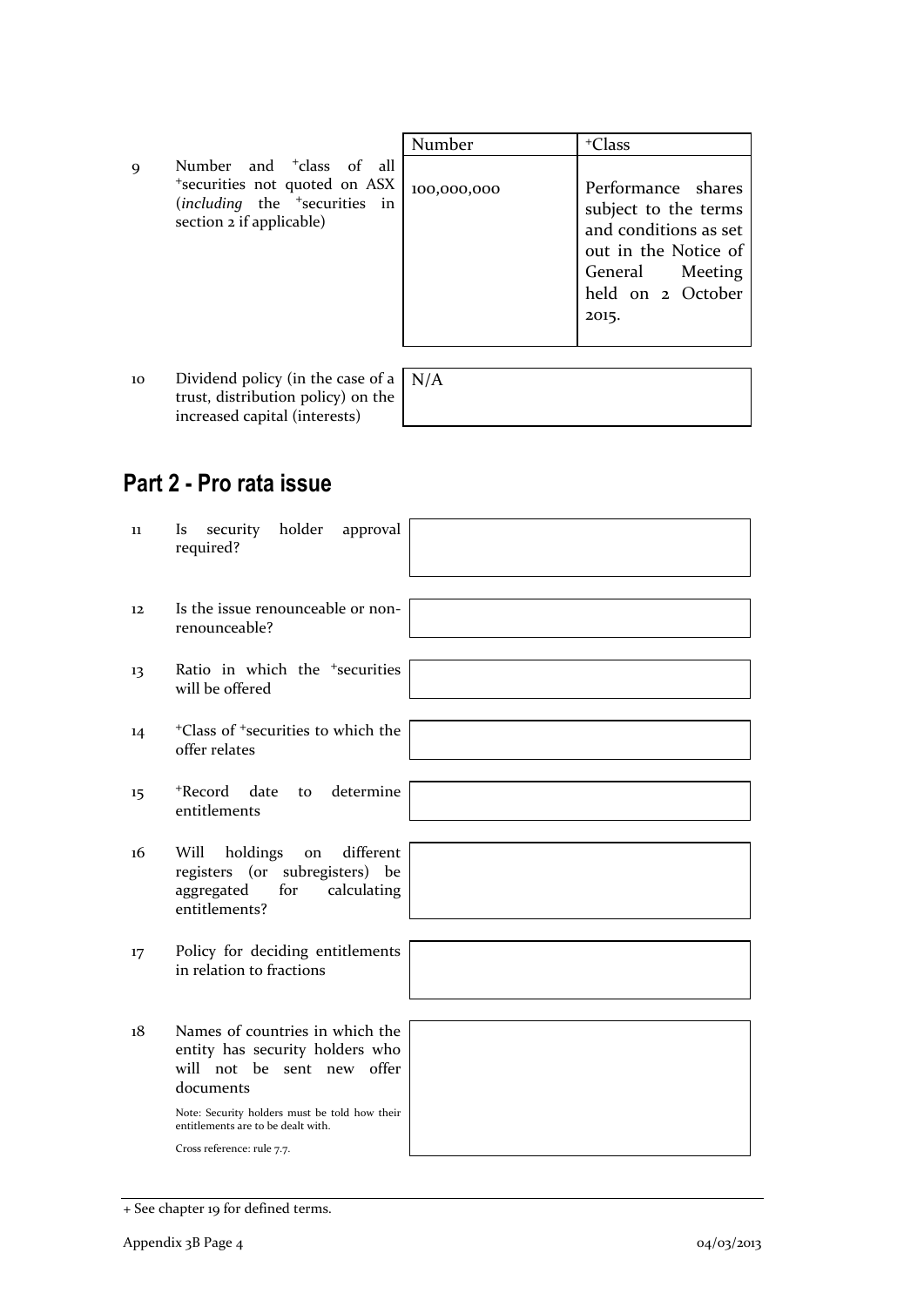- 21 Amount of any underwriting fee or commission 22 Names of any brokers to the issue 23 Fee or commission payable to the broker to the issue 24 Amount of any handling fee payable to brokers who lodge acceptances or renunciations on behalf of security holders security holders' approval, the date of the meeting form and offer documents will be sent to persons entitled and the terms entitle option holders to participate on exercise, the date on which notices will be sent to option holders applicable) applicable) 30 How do security holders sell their entitlements *in full* through a broker? 31 How do security holders sell *part* of their entitlements through a broker and accept for the balance?
- -

25 If the issue is contingent on

19 Closing date for receipt of acceptances or renunciations

20 Names of any underwriters

- 26 Date entitlement and acceptance
- 27 If the entity has issued options,
- 28 Date rights trading will begin (if
- 29 Date rights trading will end (if
- 
- 

+ See chapter 19 for defined terms.



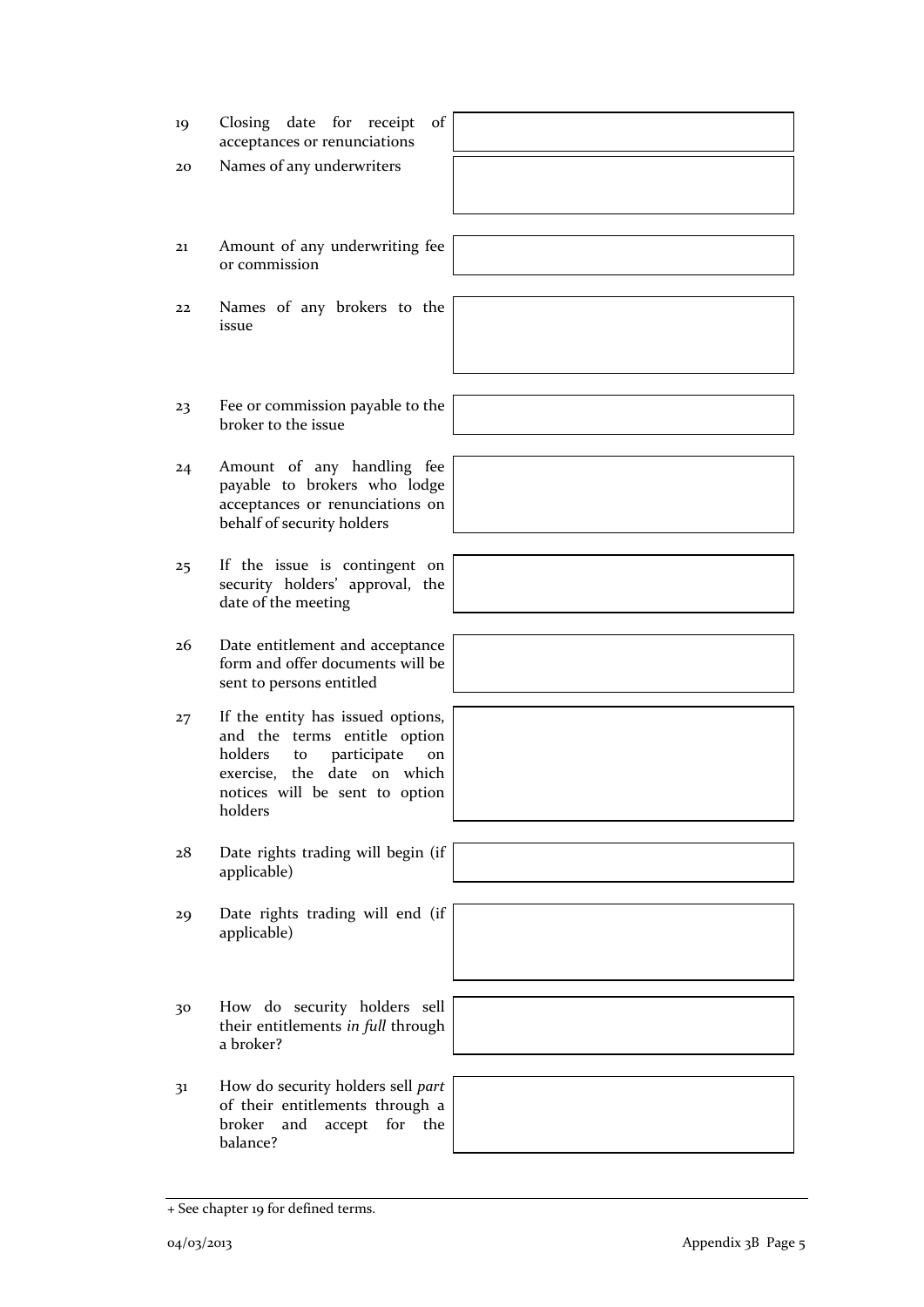- 32 How do security holders dispose of their entitlements (except by sale through a broker)?
- 33 <sup>+</sup>Issue date

# **Part 3 - Quotation of securities**

*You need only complete this section if you are applying for quotation of securities*

- 34 Type of <sup>+</sup>securities (*tick one*)
- 

(a)  $\Box$  +Securities described in Part 1

#### (b)  $\bigvee$  All other <sup>+</sup>securities

Example: restricted securities at the end of the escrowed period, partly paid securities that become fully paid, employee incentive share securities when restriction ends, securities issued on expiry or conversion of convertible securities

### **Entities that have ticked box 34(a)**

#### **Additional securities forming a new class of securities**

*Tick to indicate you are providing the information or documents*

- 35 If the <sup>+</sup>securities are <sup>+</sup>equity securities, the names of the 20 largest holders of the additional <sup>+</sup>securities, and the number and percentage of additional <sup>+</sup>securities held by those holders 36 If the <sup>+</sup>securities are <sup>+</sup>equity securities, a distribution schedule of the additional
- <sup>+</sup>securities setting out the number of holders in the categories 1 - 1,000 1,001 - 5,000 5,001 - 10,000 10,001 - 100,000 100,001 and over
- 37 A copy of any trust deed for the additional +securities

<sup>+</sup> See chapter 19 for defined terms.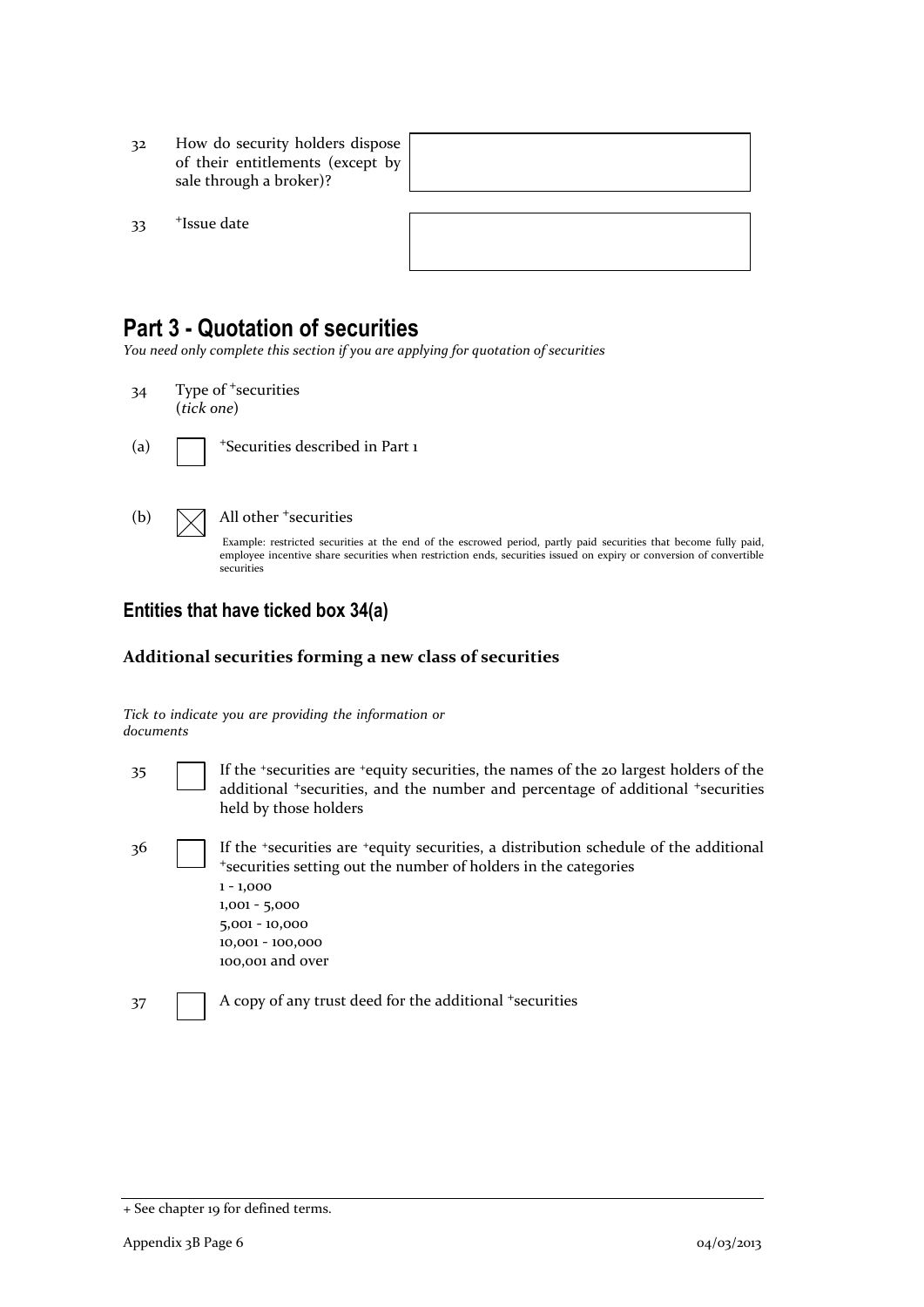## **Entities that have ticked box 34(b)**

38 Number of <sup>+</sup>securities for which <sup>+</sup>quotation is sought 237,879,827 fully paid ordinary shares 39 <sup>+</sup>Class of <sup>+</sup>securities for which quotation is sought **Ordinary Securities** 40 Do the <sup>+</sup>securities rank equally in all respects from the <sup>+</sup>issue date with an existing <sup>+</sup>class of quoted <sup>+</sup>securities? If the additional <sup>+</sup>securities do not rank equally, please state: • the date from which they do • the extent to which they participate for the next dividend, (in the case of a trust, distribution) or interest payment • the extent to which they do not rank equally, other than in relation to the next dividend, distribution or interest payment Yes 41 Reason for request for quotation now Example: In the case of restricted securities, end of restriction period (if issued upon conversion of another <sup>+</sup>security, clearly identify that other <sup>+</sup>security) End of restriction period – release from escrow 4 December 2017 Number + Class 42 Number and <sup>+</sup>class of all <sup>+</sup>securities quoted on ASX (*including* the <sup>+</sup>securities in clause 38) 908,449,128 Ordinary Securities

<sup>+</sup> See chapter 19 for defined terms.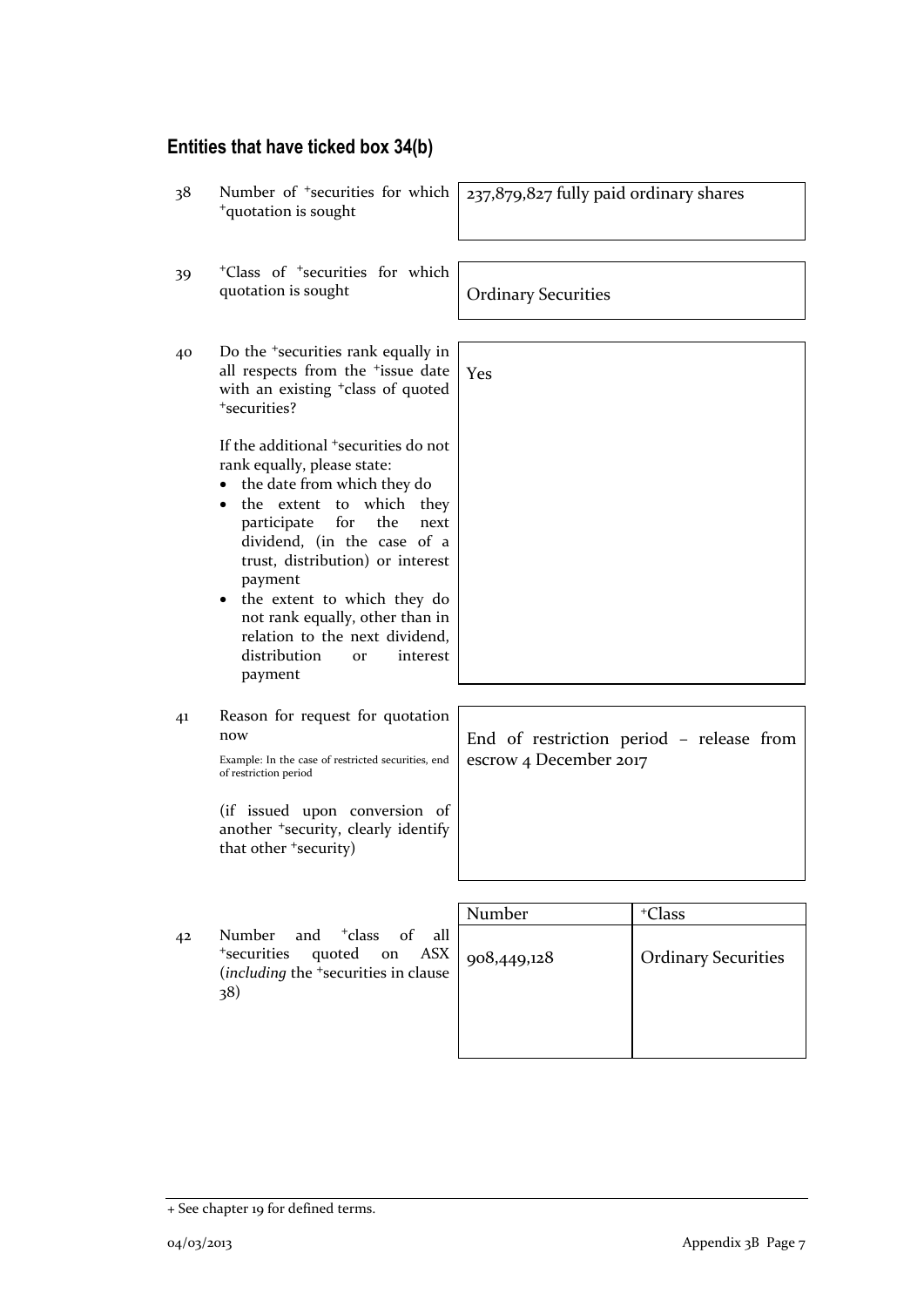#### **Quotation agreement**

- 1 <sup>+</sup>Quotation of our additional <sup>+</sup>securities is in ASX's absolute discretion. ASX may quote the <sup>+</sup>securities on any conditions it decides.
- 2 We warrant the following to ASX.
	- The issue of the +securities to be quoted complies with the law and is not for an illegal purpose.
	- There is no reason why those *\*securities* should not be granted <sup>+</sup>quotation.
	- An offer of the *\*securities* for sale within 12 months after their issue will not require disclosure under section  $707(3)$  or section  $1012C(6)$  of the Corporations Act.

Note: An entity may need to obtain appropriate warranties from subscribers for the securities in order to be able to give this warranty

- Section 724 or section 1016E of the Corporations Act does not apply to any applications received by us in relation to any +securities to be quoted and that no-one has any right to return any +securities to be quoted under sections 737, 738 or 1016F of the Corporations Act at the time that we request that the <sup>+</sup>securities be quoted.
- If we are a trust, we warrant that no person has the right to return the <sup>+</sup>securities to be quoted under section 1019B of the Corporations Act at the time that we request that the +securities be quoted.
- 3 We will indemnify ASX to the fullest extent permitted by law in respect of any claim, action or expense arising from or connected with any breach of the warranties in this agreement.
- 4 We give ASX the information and documents required by this form. If any information or document is not available now, we will give it to ASX before <sup>+</sup>quotation of the <sup>+</sup>securities begins. We acknowledge that ASX is relying on the information and documents. We warrant that they are (will be) true and complete.

 $\frac{1}{2}$ 

Sign here: Date: 4/12/2017 (Executive Director/Company secretary)

Print name: Anthony Kain

== == == == ==

<sup>+</sup> See chapter 19 for defined terms.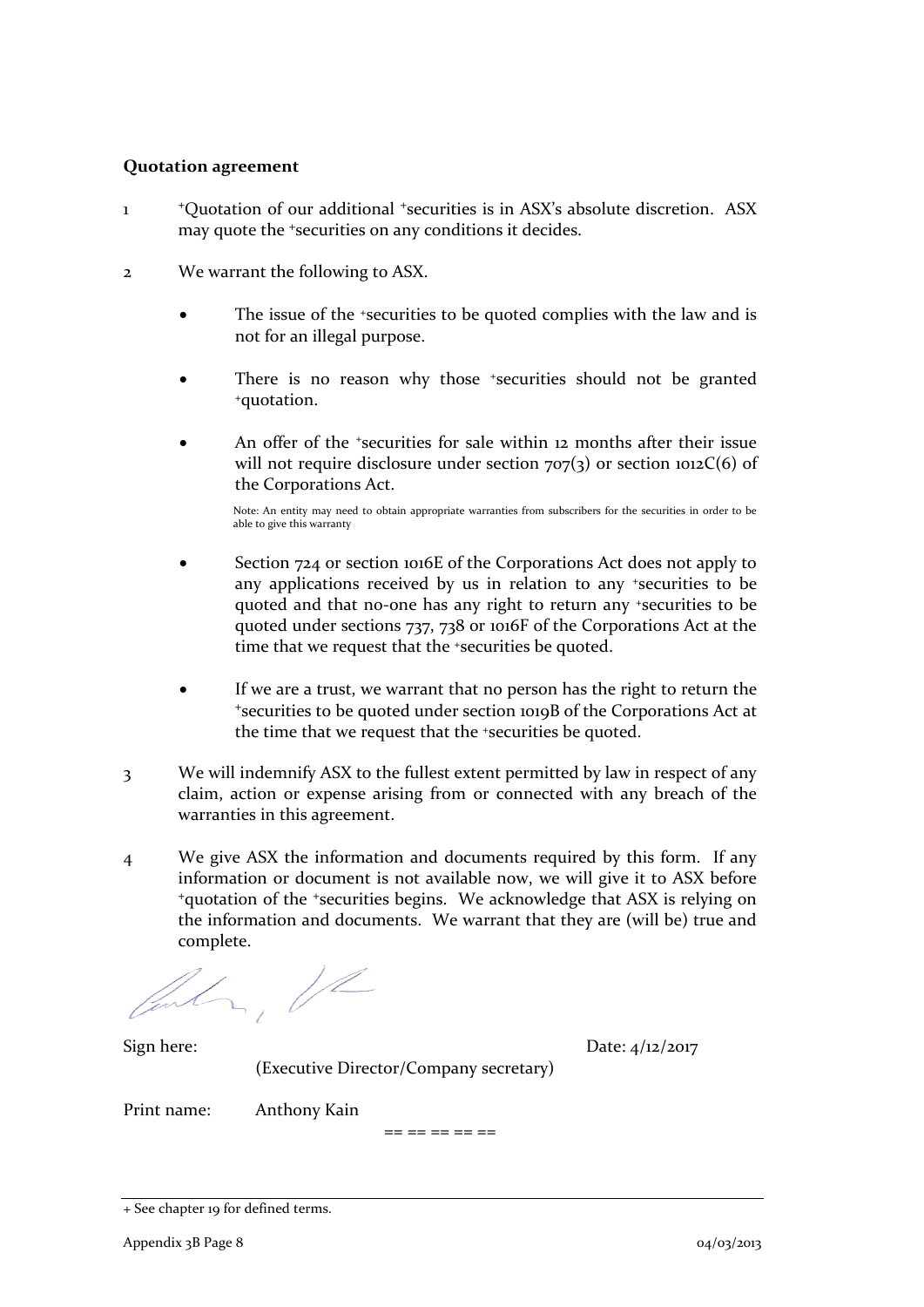# **Appendix 3B – Annexure 1**

# **Calculation of placement capacity under rule 7.1 and rule 7.1A for eligible entities**

Introduced 01/08/12 Amended 04/03/13

# **Part 1**

| Rule 7.1 - Issues exceeding 15% of capital                                                                                                                                                                                                                                                                                                                                                                                                                                                                                                                                                                                                                                                                                                |                      |                                                                                                                                                                                                                                                                                                                     |
|-------------------------------------------------------------------------------------------------------------------------------------------------------------------------------------------------------------------------------------------------------------------------------------------------------------------------------------------------------------------------------------------------------------------------------------------------------------------------------------------------------------------------------------------------------------------------------------------------------------------------------------------------------------------------------------------------------------------------------------------|----------------------|---------------------------------------------------------------------------------------------------------------------------------------------------------------------------------------------------------------------------------------------------------------------------------------------------------------------|
| Step 1: Calculate "A", the base figure from which the placement<br>capacity is calculated                                                                                                                                                                                                                                                                                                                                                                                                                                                                                                                                                                                                                                                 |                      |                                                                                                                                                                                                                                                                                                                     |
| <b>Insert</b> number of fully paid <sup>+</sup> ordinary<br>securities on issue 12 months before the<br>*issue date or date of agreement to issue                                                                                                                                                                                                                                                                                                                                                                                                                                                                                                                                                                                         | 891,199,128          |                                                                                                                                                                                                                                                                                                                     |
| Add the following:                                                                                                                                                                                                                                                                                                                                                                                                                                                                                                                                                                                                                                                                                                                        |                      |                                                                                                                                                                                                                                                                                                                     |
| Number of fully paid <sup>+</sup> ordinary securities<br>issued in that 12 month period under an<br>exception in rule 7.2<br>Number of fully paid <sup>+</sup> ordinary securities<br>$\bullet$<br>issued in that 12 month period with<br>shareholder approval<br>Number of partly paid <sup>+</sup> ordinary<br>$\bullet$<br>securities that became fully paid in that<br>12 month period<br>Note:<br>Include only ordinary securities here -<br>other classes of equity securities cannot<br>be added<br>Include here (if applicable) the securities<br>$\bullet$<br>the subject of the Appendix 3B to which<br>this form is annexed<br>It may be useful to set out issues of<br>$\bullet$<br>securities on different dates as separate | 1,000,000<br>250,000 | (issue of shares to a director,<br>approved by shareholders on 29<br>November 2016, and the subject<br>matter of the appendix 3B<br>lodged on 20 December 2016)<br>(issue of shares to an employee<br>under the employee share plan,<br>and the subject matter of the<br>appendix 3B lodged on 20<br>December 2016) |
| line items<br><b>Subtract</b> the number of fully paid +ordinary                                                                                                                                                                                                                                                                                                                                                                                                                                                                                                                                                                                                                                                                          | Nil                  |                                                                                                                                                                                                                                                                                                                     |
| securities cancelled during that 12 month<br>period                                                                                                                                                                                                                                                                                                                                                                                                                                                                                                                                                                                                                                                                                       |                      |                                                                                                                                                                                                                                                                                                                     |
| "A"                                                                                                                                                                                                                                                                                                                                                                                                                                                                                                                                                                                                                                                                                                                                       | 892,449,128          |                                                                                                                                                                                                                                                                                                                     |

<sup>+</sup> See chapter 19 for defined terms.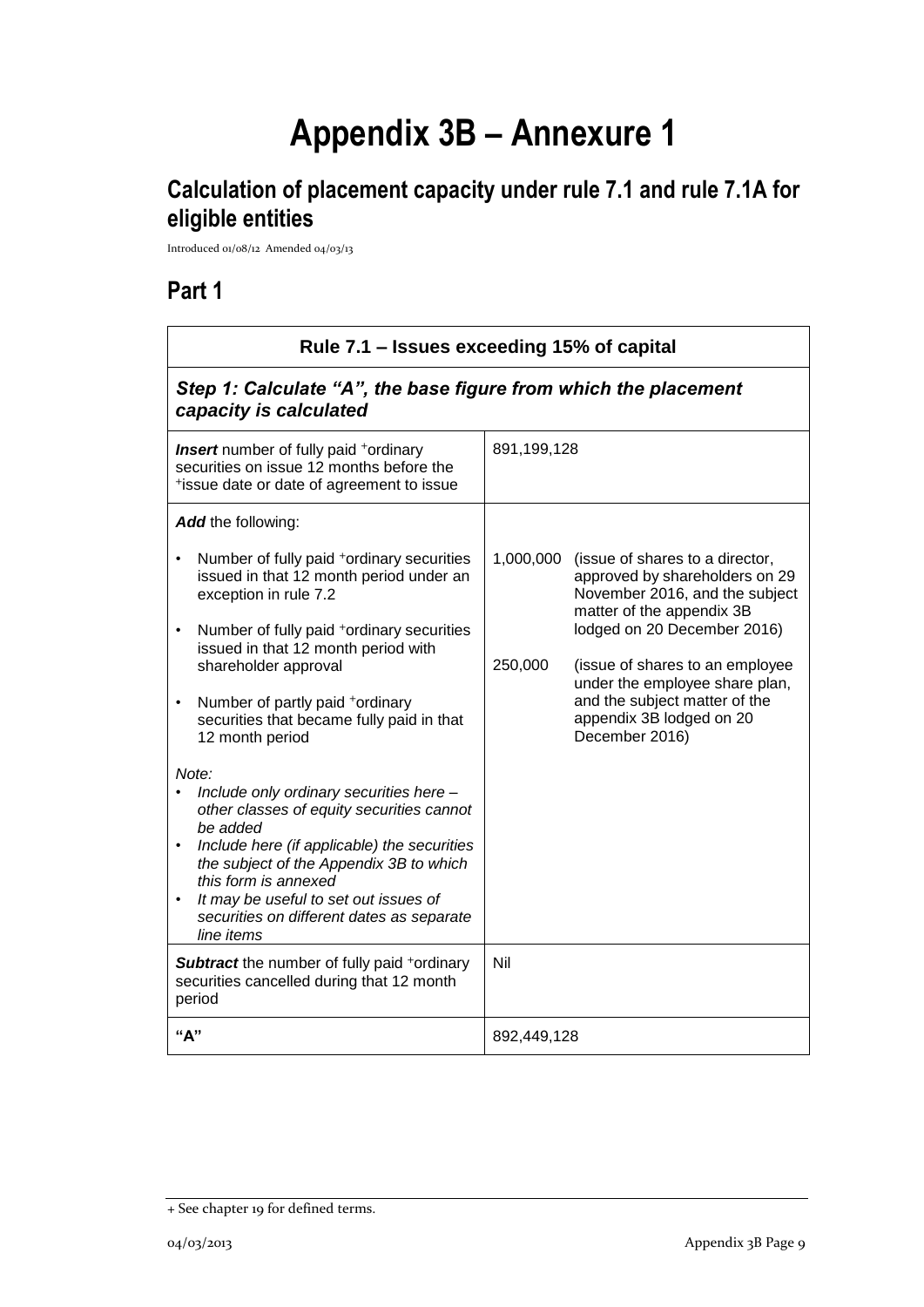| Step 2: Calculate 15% of "A"                                                                                                                                                                                                                                                                                                                                                                                                                                                                                                                                                                                                                 |                                                                                                                                                                                                           |  |  |
|----------------------------------------------------------------------------------------------------------------------------------------------------------------------------------------------------------------------------------------------------------------------------------------------------------------------------------------------------------------------------------------------------------------------------------------------------------------------------------------------------------------------------------------------------------------------------------------------------------------------------------------------|-----------------------------------------------------------------------------------------------------------------------------------------------------------------------------------------------------------|--|--|
| "B"                                                                                                                                                                                                                                                                                                                                                                                                                                                                                                                                                                                                                                          | 0.15                                                                                                                                                                                                      |  |  |
|                                                                                                                                                                                                                                                                                                                                                                                                                                                                                                                                                                                                                                              | [Note: this value cannot be changed]                                                                                                                                                                      |  |  |
| Multiply "A" by 0.15                                                                                                                                                                                                                                                                                                                                                                                                                                                                                                                                                                                                                         | 133,867,369                                                                                                                                                                                               |  |  |
| Step 3: Calculate "C", the amount of placement capacity under rule<br>7.1 that has already been used                                                                                                                                                                                                                                                                                                                                                                                                                                                                                                                                         |                                                                                                                                                                                                           |  |  |
| <b>Insert</b> number of <sup>+</sup> equity securities issued<br>or agreed to be issued in that 12 month<br>period not counting those issued:<br>Under an exception in rule 7.2<br>٠<br>Under rule 7.1A<br>With security holder approval under rule<br>$\bullet$<br>7.1 or rule 7.4<br>Note:<br>This applies to equity securities, unless<br>specifically excluded - not just ordinary<br>securities<br>Include here (if applicable) the securities<br>٠<br>the subject of the Appendix 3B to which<br>this form is annexed<br>It may be useful to set out issues of<br>$\bullet$<br>securities on different dates as separate<br>line items | 1,000,000 (under the placement which is<br>the subject of the Appendix 3B dated 8<br>August 2017)<br>15,000,000 (under the placement which is<br>the subject of the Appendix 3B dated 11<br>October 2017) |  |  |
| "C"                                                                                                                                                                                                                                                                                                                                                                                                                                                                                                                                                                                                                                          | 16,000,000                                                                                                                                                                                                |  |  |
| Step 4: Subtract "C" from ["A" x "B"] to calculate remaining<br>placement capacity under rule 7.1                                                                                                                                                                                                                                                                                                                                                                                                                                                                                                                                            |                                                                                                                                                                                                           |  |  |
| "A" x 0.15                                                                                                                                                                                                                                                                                                                                                                                                                                                                                                                                                                                                                                   | 133,867,369                                                                                                                                                                                               |  |  |
| Note: number must be same as shown in<br>Step <sub>2</sub>                                                                                                                                                                                                                                                                                                                                                                                                                                                                                                                                                                                   |                                                                                                                                                                                                           |  |  |
| Subtract "C"                                                                                                                                                                                                                                                                                                                                                                                                                                                                                                                                                                                                                                 | 16,000,000                                                                                                                                                                                                |  |  |
| Note: number must be same as shown in<br>Step 3                                                                                                                                                                                                                                                                                                                                                                                                                                                                                                                                                                                              |                                                                                                                                                                                                           |  |  |
| <b>Total</b> ["A" $\times$ 0.15] – "C"                                                                                                                                                                                                                                                                                                                                                                                                                                                                                                                                                                                                       | 117,867,369                                                                                                                                                                                               |  |  |
|                                                                                                                                                                                                                                                                                                                                                                                                                                                                                                                                                                                                                                              | [Note: this is the remaining placement<br>capacity under rule 7.1]                                                                                                                                        |  |  |

<sup>+</sup> See chapter 19 for defined terms.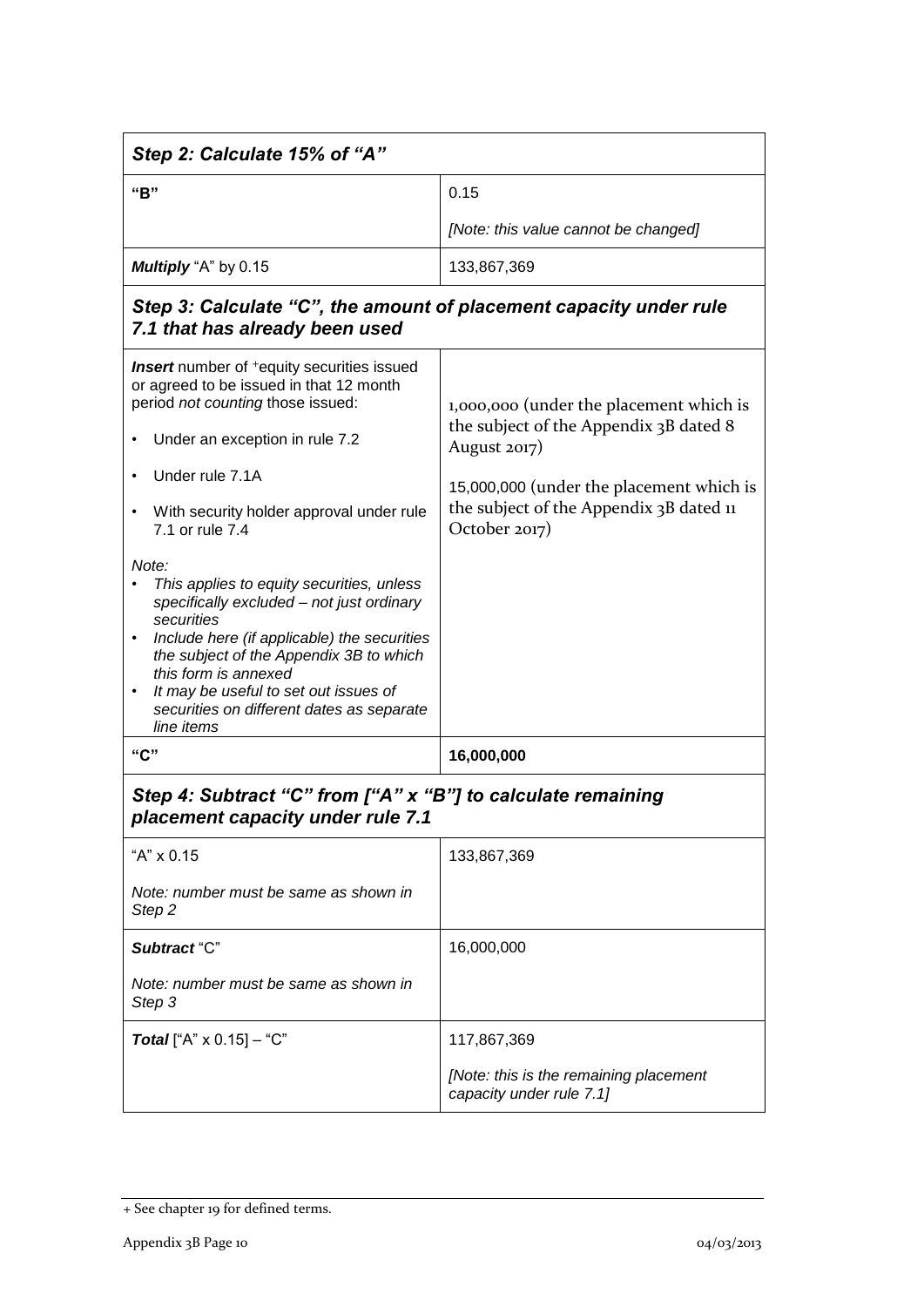# **Part 2**

| Rule 7.1A - Additional placement capacity for eligible entities                                                                                                                                                                                                                                                                                                                                                                                                                                                                                                                                                          |                                    |  |
|--------------------------------------------------------------------------------------------------------------------------------------------------------------------------------------------------------------------------------------------------------------------------------------------------------------------------------------------------------------------------------------------------------------------------------------------------------------------------------------------------------------------------------------------------------------------------------------------------------------------------|------------------------------------|--|
| Step 1: Calculate "A", the base figure from which the placement<br>capacity is calculated                                                                                                                                                                                                                                                                                                                                                                                                                                                                                                                                |                                    |  |
| "A"                                                                                                                                                                                                                                                                                                                                                                                                                                                                                                                                                                                                                      | 892,449,128                        |  |
| Note: number must be same as shown in<br>Step 1 of Part 1                                                                                                                                                                                                                                                                                                                                                                                                                                                                                                                                                                |                                    |  |
| Step 2: Calculate 10% of "A"                                                                                                                                                                                                                                                                                                                                                                                                                                                                                                                                                                                             |                                    |  |
| "ט"                                                                                                                                                                                                                                                                                                                                                                                                                                                                                                                                                                                                                      | 0.10                               |  |
|                                                                                                                                                                                                                                                                                                                                                                                                                                                                                                                                                                                                                          | Note: this value cannot be changed |  |
| Multiply "A" by 0.10                                                                                                                                                                                                                                                                                                                                                                                                                                                                                                                                                                                                     | 89,244,912                         |  |
| Step 3: Calculate "E", the amount of placement capacity under rule<br>7.1A that has already been used                                                                                                                                                                                                                                                                                                                                                                                                                                                                                                                    |                                    |  |
| <b>Insert</b> number of <sup>+</sup> equity securities issued<br>or agreed to be issued in that 12 month<br>period under rule 7.1A<br>Notes:<br>This applies to equity securities - not<br>just ordinary securities<br>Include here $-$ if applicable $-$ the<br>securities the subject of the Appendix<br>3B to which this form is annexed<br>Do not include equity securities issued<br>under rule 7.1 (they must be dealt with<br>in Part 1), or for which specific security<br>holder approval has been obtained<br>It may be useful to set out issues of<br>securities on different dates as separate<br>line items | Nil                                |  |
| "F"                                                                                                                                                                                                                                                                                                                                                                                                                                                                                                                                                                                                                      | Nil                                |  |

<sup>+</sup> See chapter 19 for defined terms.